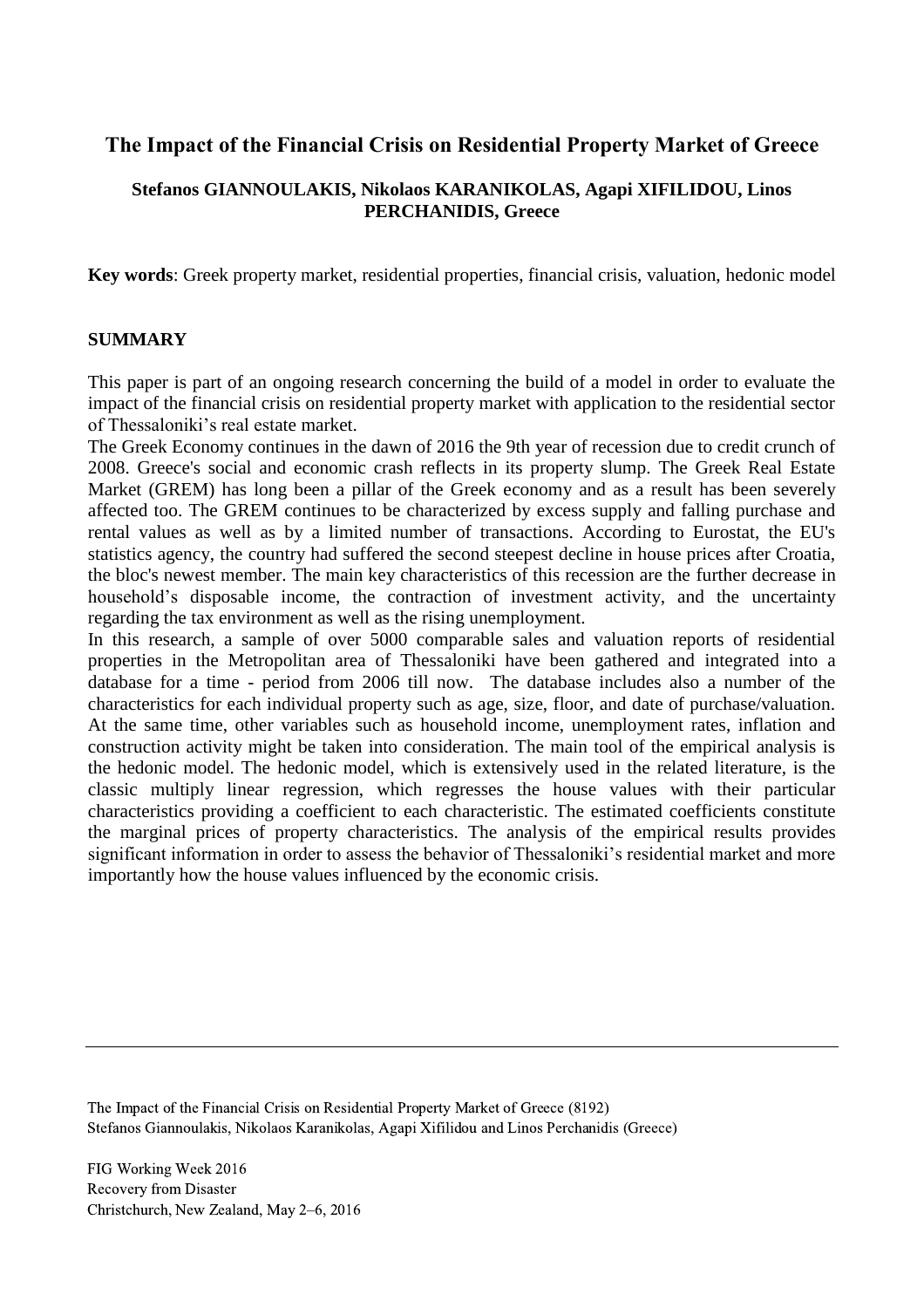# **The impact of the financial crisis on residential property market of Greece**

# **Stefanos GIANNOULAKIS, Nikolaos KARANIKOLAS, Agapi XIFILIDOU, Linos PERCHANIDIS, Greece**

# **1. INTRODUCTION**

### **1.1 The Credit Crunch and the impact on the property market worldwide**

Since the start of the credit crunch, both academics and real estate professionals have undertaken research to evaluate the impact of the financial crisis on both residential and commercial property markets.

The current global financial crisis is the result of inadequate regulation of real estate and financial markets. The collapse of the subprime residential mortgage market in the US was the catalyst for the financial crisis. The central element in the current financial crisis is the housing bubble which continues to be the epicenter of the financial crisis in the dawn of 2016 the 9th year of recession due to credit crunch of 2008.

In Europe the impact of the economic crisis to the residential property market becomes more and more conspicuous especially in the biggest metropolitan cities and it is shown below to Table 1:

| <b>Date</b>            | Country -<br><b>City</b>                                                         | <b>Report</b>                                                                                                                                                                                                                                                                         |  |  |  |  |  |
|------------------------|----------------------------------------------------------------------------------|---------------------------------------------------------------------------------------------------------------------------------------------------------------------------------------------------------------------------------------------------------------------------------------|--|--|--|--|--|
| Q <sub>2</sub><br>2015 | Switzerland                                                                      | Property prices inflated by as much as 70% in just 5 years in<br>cities such as Geneva and Zurich. Prices fell 5% in the last<br>two months.                                                                                                                                          |  |  |  |  |  |
| Q <sub>2</sub><br>2015 | $U.K. -$<br>London                                                               | Property prices in central London are falling faster than at any<br>time since the financial crash, with family homes down as<br>much as 10 per cent in just 8 weeks. In Britain overall, the<br>volume of property transactions has completely collapsed,<br>falling 40% since 2008. |  |  |  |  |  |
| Q <sub>2</sub><br>2015 | France                                                                           | House prices in Metropolitan France fell for the ninth<br>consecutive quarter, falling by $1.21\%$ during the year to Q2<br>2014, according to the National Institute for Statistical and<br>Economic Studies.                                                                        |  |  |  |  |  |
| Q <sub>2</sub><br>2015 | Italy                                                                            | Housing prices are now down by 27.7 percent in the south,<br>and 15.5% in northern and central Italy.                                                                                                                                                                                 |  |  |  |  |  |
| Q <sub>2</sub><br>2015 | <b>Ireland</b>                                                                   | According to the latest figures from the Central Statistics<br>Office, property prices fell by 0.4% in the capital Dublin.                                                                                                                                                            |  |  |  |  |  |
|                        | Table 1: Impact of the financial crisis to Furopean Real Estate property markets |                                                                                                                                                                                                                                                                                       |  |  |  |  |  |

*Table 1: Impact of the financial crisis to European Real Estate property markets. Source: The Knight Frank Global House Price Index Q2 2015*

The Impact of the Financial Crisis on Residential Property Market of Greece (8192) Stefanos Giannoulakis, Nikolaos Karanikolas, Agapi Xifilidou and Linos Perchanidis (Greece)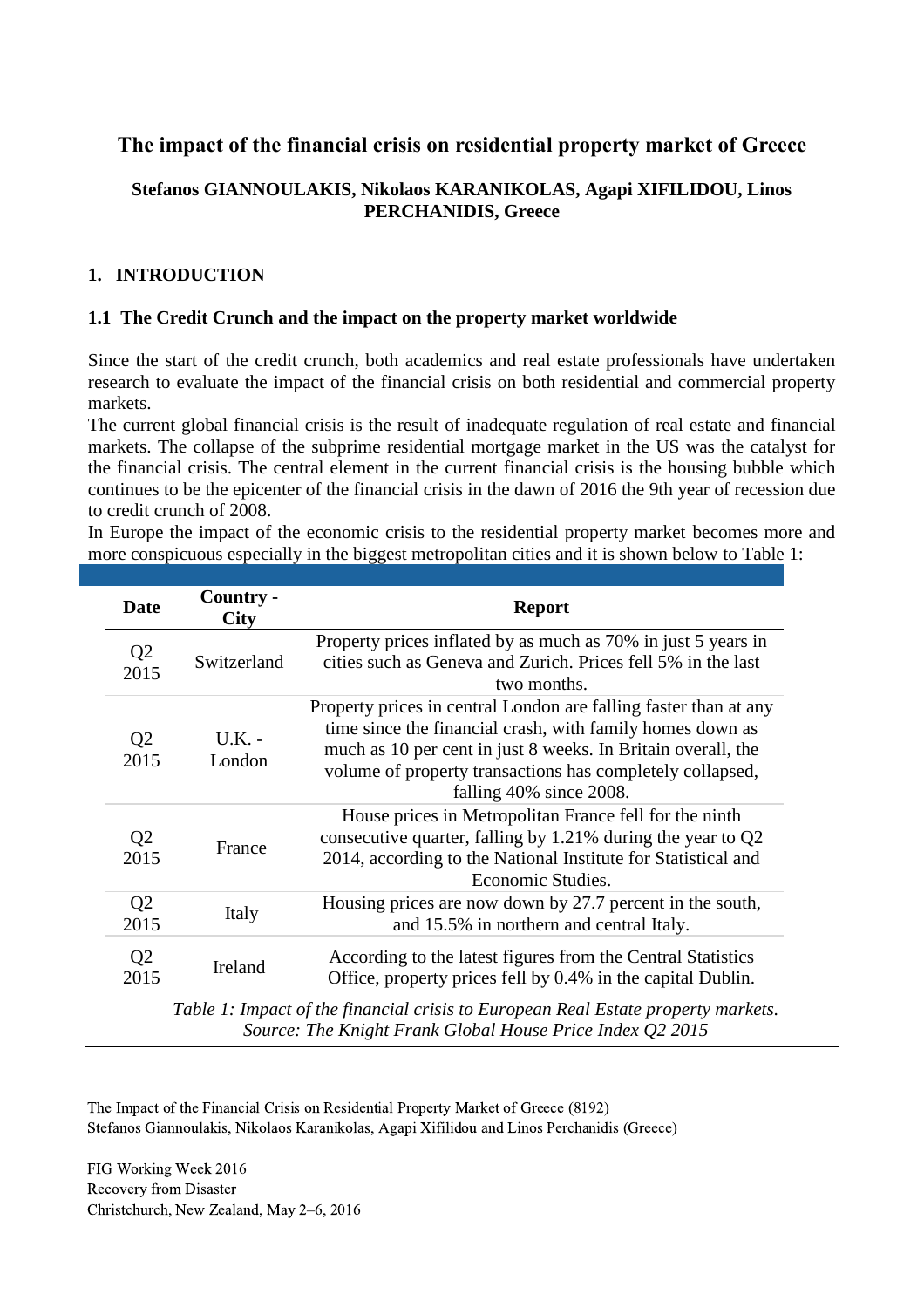### **1.2 The credit crunch and the impact into Real Estate in Greece**

The Greek Economy continues in the dawn of 2016 the 9th year of recession due to credit crunch of 2008. The main key characteristics of this recession are the further decrease in households' disposable income, the contraction of construction and investment activity, and the uncertainty regarding the tax environment as well as the rising unemployment. The performance of several leading indicators in Greece for the period of 2006-2015, such as Gross Domestic Product (GDP), Unemployment Rate, Construction activity (Building Permits), Consumer Price Index (CPI) and Income Index is represented below in Figure 1:



*Figure 1: The performance of several leading indicators (a. GDP, b. Unemployment Rate, c. Construction activity, d. Consumer Price Index (CPI), e. Income Index for the period of 2006-2015. Source: Trading Economics, World Bank Group & Hellenic Statistical Authority*

Greece's social and economic crash is reflected in its property slump. The Greek Real Estate Market (GREM) has long been a pillar of the Greek economy and as a result has been severely affected too. The increased uncertainty of the political landscape, which started near the end of 2014 as well as the capital controls imposed in July 2015 have increased the negative pressure on the real estate market.

The GREM continues to be characterized by excess supply and falling purchase and rental values as well as by a limited number of transactions. According to Eurostat, the EU's statistics agency, the

The Impact of the Financial Crisis on Residential Property Market of Greece (8192) Stefanos Giannoulakis, Nikolaos Karanikolas, Agapi Xifilidou and Linos Perchanidis (Greece)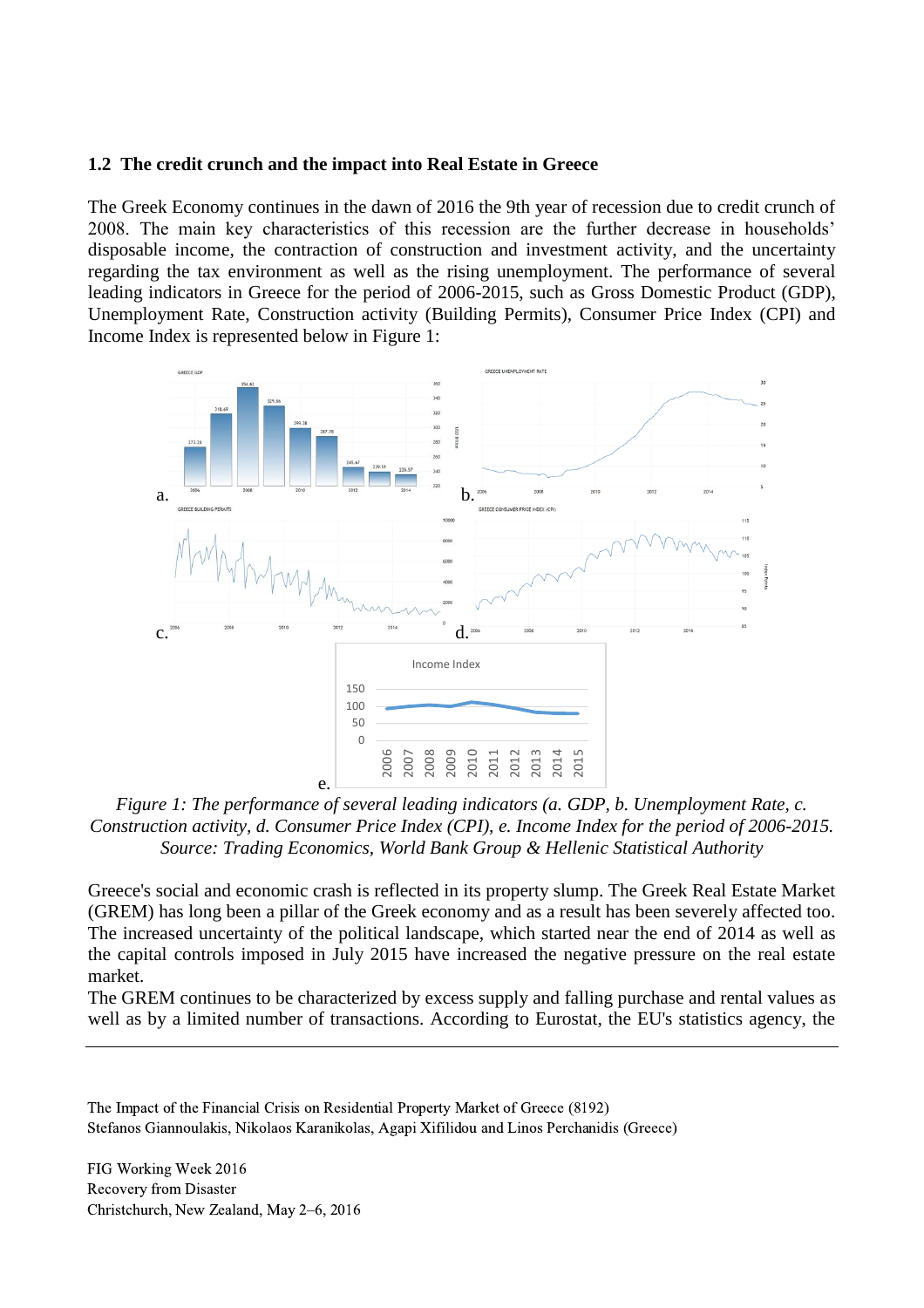country had suffered the second steepest decline in house prices after Croatia, the bloc's newest member. Moreover, according to the Eurobank Property Service's Property Market Report (January - October 2015), residential property prices have experienced a cumulative decrease of approximately to 40% at a national level, 43% in Athens and 44.8% in Thessaloniki, the two biggest metropolitan cities of the Greece.

# **1.3 The scope of the research**

This paper focuses on assessing the behaviour of Greece's residential property market during the crisis. It is an ongoing research concerning the build of a model in order to evaluate the impact of the financial crisis on residential property market with application to the residential sector of Thessaloniki's real estate market.

In this research, a sample of over 5000 comparable sales and valuation reports of residential properties in the Metropolitan area of Thessaloniki have been gathered and integrated into a database for a time period from 2006 to 2015. The database includes also a number of the characteristics for each individual property such as age, size, floor, and date of purchase/valuation. At the same time, other variables such as household income, unemployment rate, GDP, inflation and construction activity etc. might be taken into consideration.

In quantitative research the outcome is an objective reality which exists independently of the researcher's perception. Additionally, the goal of the quantitative research is to assess and determine associations between variables using an objective mathematical framework (Sale et al., 2002). The main tool of the empirical analysis is the hedonic model. Considering the related literature regarding housing studies, the hedonic pricing model represents this objective mathematical framework which is used extensively.

The hedonic model is the classic multiply linear regression which regresses the house values with their particular characteristics providing a coefficient to each characteristic. The estimated coefficients constitute the marginal prices of property characteristics. The analysis of the empirical results provides significant information in order to assess the behaviour of Thessaloniki's residential market and more importantly how the house values are influenced by the economic crisis.

# **2. LITERATURE REVIEW**

# **2.1 Hedonic models**

Hedonic models belong to the category of indirect methods of valuation, where valuation is conducted through market choices by individual consumers in specific cases. The environmental goods that are measured by indirect valuation methods are those with value of use. The valuation of an environmental good, which cannot be measured directly, is attempted indirectly through related markets in which values can be measured in a more direst manner. Hedonic models provide a useful tool towards this attempt.

The Impact of the Financial Crisis on Residential Property Market of Greece (8192) Stefanos Giannoulakis, Nikolaos Karanikolas, Agapi Xifilidou and Linos Perchanidis (Greece)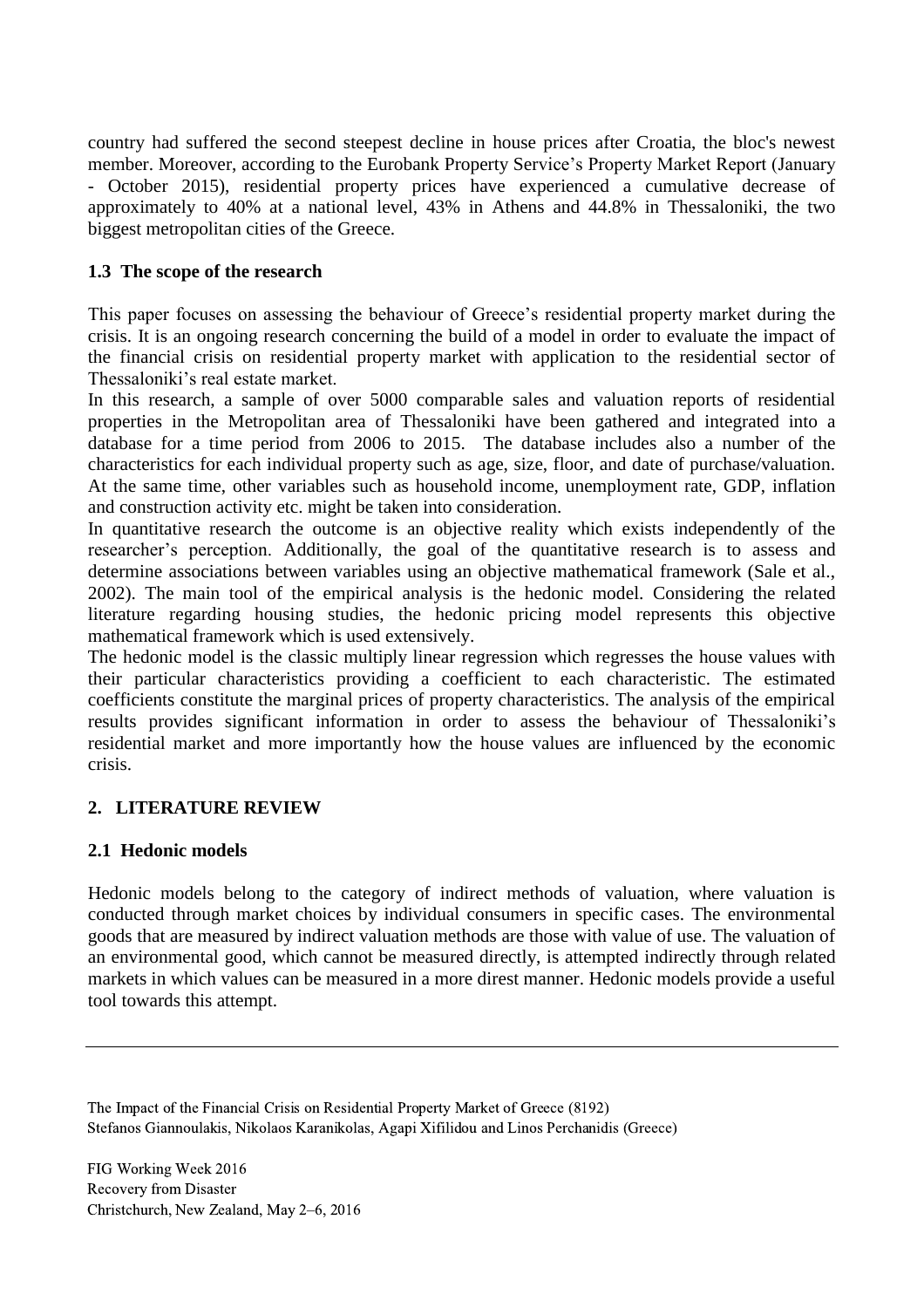Essentially, the first who applied hedonic models was Court (1939) in the automobile market. Colwell and Dilmore (1999) stated that Haas produced a hedonic study 15 years before Court implemented hedonic modelling in the automobile market (Colwell & Dilmore, 1999). Another reference was made by Lancaster during his analysis on the consumer theory (1966). However, Rosen is acknowledged to be the father of hedonic models due to their wide introduction in 1974. In his work entitled «Hedonic Prices and Implicit Markets», Rosen developed the theory that a good, whether its value can be measured directly or not, consists of a set of characteristics, which in combination define the good's value of use for every consumer, the consumer's desire to acquire it and, therefore, its value (Nclovc, 1995). It is important to mention that Lancaster's model is mostly used on consumer goods, whereas Rosen's model is most suitable for durable goods, such as real estate values. Moreover, Lancaster uses a linear relationship between the value and the characteristics of a good. On the contrary, Rosen postulates that and introduces a nonlinear value function implying that implicit value is not a constant (Chin & Chau, 2003). Due to the fact that hedonic models were mainly used for the calculation of the use value, many researchers felt reluctant for their utilization. Nevertheless, the method is widely accepted since it provides accurate results in many different case, it is efficient and no other method is able to predict the value of certain goods (Bartik, 1987; Hite, Chern, Hitzhusen, & Randall, 2001; Boes, Nüesch, & Wüthrich, 2015).

The method was named after a school of economics who argue that the aim of all economic activities is to achieve the greatest possible satisfaction and thus avoiding any damage. The word hedonic is derived from the Greek work "hedonikos", which means pleasure. So hedonic refers to the satisfaction of the utility someone feels and achieved from the consumption of a particular good. The hedonic method is used to estimate the value of every aspect or part that make up a product. In this case, the method will be applied for the recognition of the factors that influence real estate values in certain areas in the city of Thessaloniki, Greece. The method is based on the estimation of the usefulness of each element to the consumers and not on the estimation of the value of the property itself. Thus, values reflect the value of all the characteristics, including environmental, urban and other characteristics, which consumers consider important when buying an estate. For instance, the assessment of the impact of upgrading the quality of the urban environment by creating a green space on the value of real estate is measured effectively by hedonic models (Mohd Noor, Asmani, & Abdullah, 2015).

The fundamental equation of the hedonic model is set as follows:

 $P = f(N_1, N_2, N_3, \ldots, N_i, L_1, L_2, L_3, \ldots, L_i, H_1, H_2, H_3, \ldots, H_i)$ 

In the real estate case, the value of an estate results from various different components. In most studies, these components are classified into three main categories: construction - construction characteristics of the property  $(N_1, \ldots, N_i)$ , the characteristics of the area or the neighbourhood in which it is placed  $(L_1, \ldots, L_i)$  and environmental characteristics  $(H_1, \ldots, H_i)$ . Additionally, the value of a property may be influenced by socio-economic data or even cultural data. The equation can, also, be stated as follows:

$$
P = \beta_0 + \sum \beta_{Ni} x_{Ni} + \sum \beta_{Lj} x_{Lj} + \sum \beta_{Hk} x_{Hk} + \varepsilon
$$

The Impact of the Financial Crisis on Residential Property Market of Greece (8192) Stefanos Giannoulakis, Nikolaos Karanikolas, Agapi Xifilidou and Linos Perchanidis (Greece)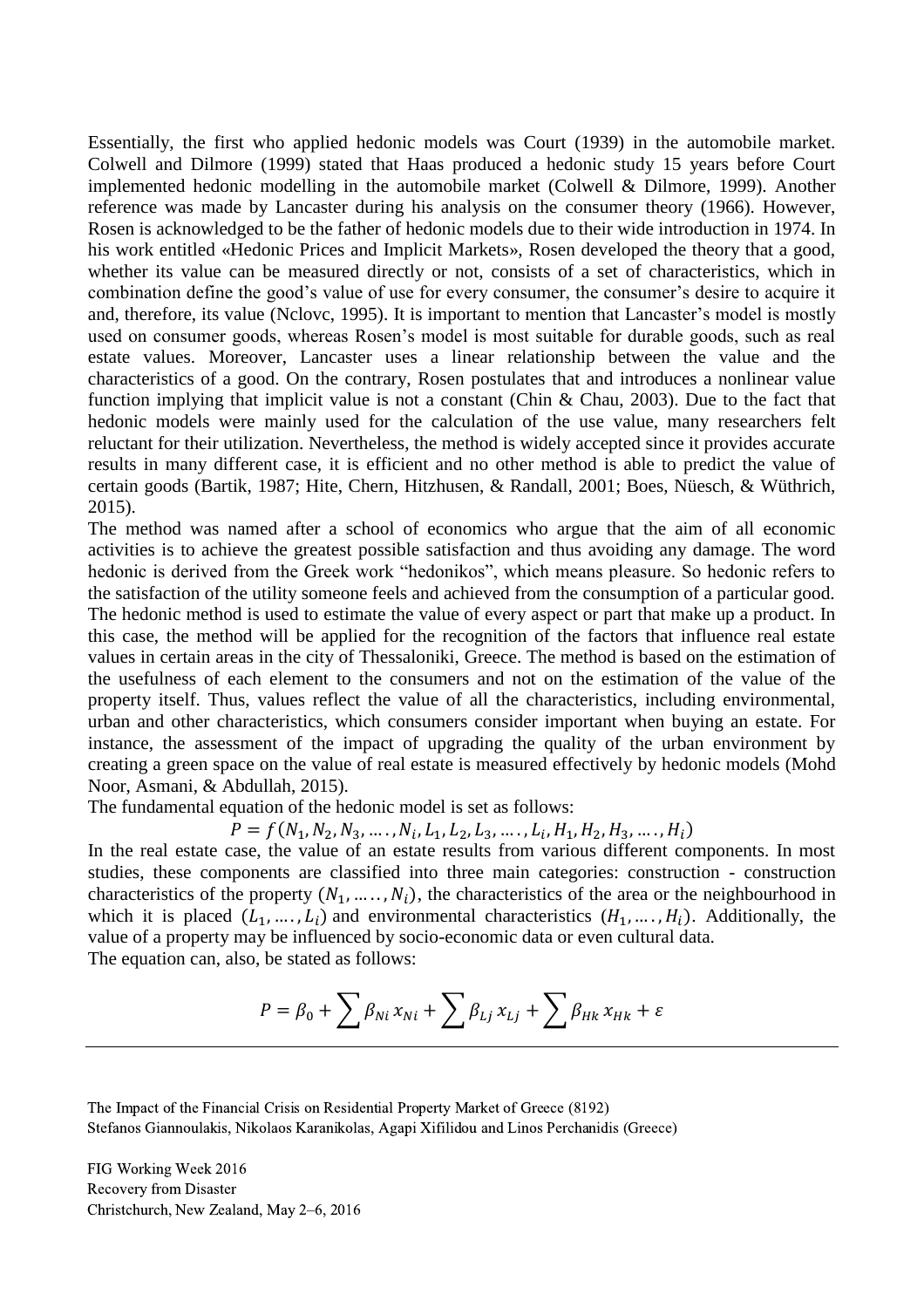where

 $x_{Ni}$ ,  $x_{Li}$ ,  $x_{Hk}$  are the values of the explanatory variables for every characteristic N, L, H  $\beta_0$  is the constant coefficient

 $\beta_{Ni}, \beta_{Lj}, \beta_{Hk}$  are the weight coefficients for every characteristic, L, H

and  $\varepsilon$  is the estimation error.

The expected value for each variable can be calculated through the derivation of the above equation. Furthermore, the partial derivatives of P for each variable produces the demand curve for each particular variable.

$$
\frac{\partial P}{\partial x_{Hi}} = P_{Hi}
$$

For the real estate sector, the ratio  $\frac{\partial P}{\partial x_{ki}}$  is the differential income and the measure of the marginal change in H<sup>i</sup> variable. In other words, it measures the change in the value of a property due to the marginal change of the measured explanatory variable (characteristic of the property). Therefore, this ratio is important because it quantifies virtually any change of any attribute regardless of its characteristics (measurable or not). In an ideal free market, the consumer adjusts his choices and preferences depending on the differential income, ie to the point where the marginal value change of a particular attribute equals the marginal cost of this change (Latinopoulos, 2010).

# **2.2 The application of Hedonic models into assessing the impact of the credit crunch upon the property market**

Since the beginning of the crisis, hedonic modelling has been applied in studies referring to the impact of the economic crush on the real estate market. The identification of the differences in the way crisis influences real estate values due to institutional factors relating to the housing system (Lux & Sunega , 2013) and the impact of general macroeconomic factors (Renigier-Bilozor & Wisniewski, 2012) are two very usual subjects of study. Additionally, hedonic modelling is used in countries where the economic crisis had different impact from the western societies, such as Taiwan and China (Kang & Liu, 2014). In general, the method is widely used in the real estate market analysis, offering the opportunity to identify and compare different findings before, during and after the economic crisis (Aizenman & Jinjarak, 2014; Navarro-García & Madrid-Guijarro, 2015). Nowadays, in Greece, the method is widely used for the estimation of the factors that influence real estate values, their results and any king of development prospects in the market both in its simple econometric and advanced spatial form (Xifilidou, Vagiona, & Karanikolas, 2013; Akantziliotou, Vlachostergiou , & Mitrakos, 2013; Perchanidis, 2015).

# **3. METHODOLOGY**

#### **3.1 The study area**

The Impact of the Financial Crisis on Residential Property Market of Greece (8192) Stefanos Giannoulakis, Nikolaos Karanikolas, Agapi Xifilidou and Linos Perchanidis (Greece)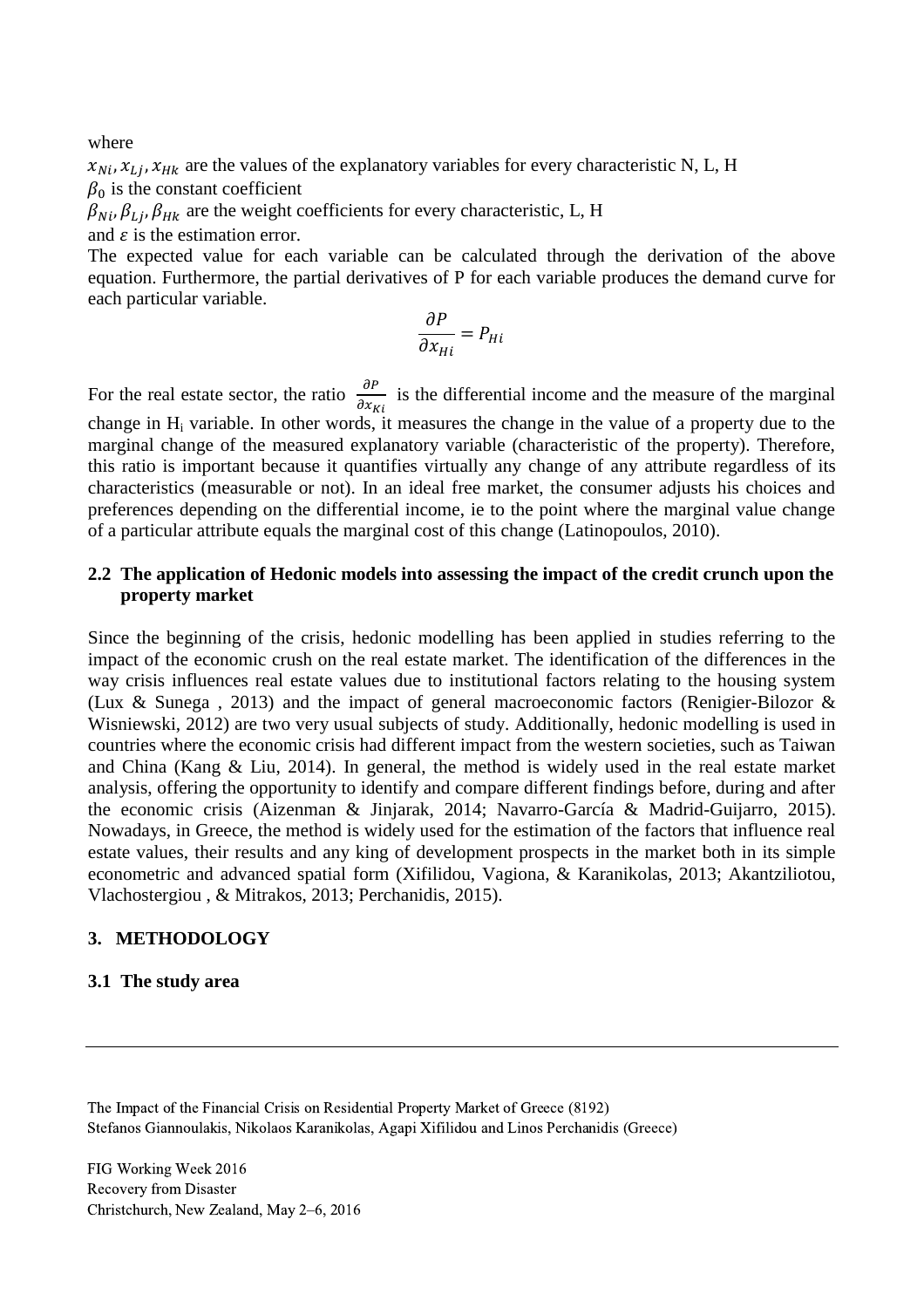The study area is the city of Thessaloniki, which is located in the North of Greece. Thessaloniki is Greece's second major economic, industrial, commercial and political centre, and a major transportation hub for the rest of south-eastern Europe. According to the Hellenic Statistical Authority, the Thessaloniki Metropolitan Area (the prefecture of Thessaloniki) extends over an area of 1.455,62  $km^2$  and its population in 2011 reached a total of 1.104.460 inhabitants. One of the most interesting features of the city is its geomorphological appearance. Thessaloniki is situated between wooded hills to the North and the Thermaikos bay to the South, thereby comprising a complex urban space with intense spatial fluctuations (Lagarias, 2012). Consequently, because the city is bordered by two limiting physical features (hills and the sea) in two directions, the urban expansion is only possible to the West and East, a fact which is clearly observable from an amphitheatre view. Thessaloniki, and Greece in general, was experiencing a major development boom from 1997 to 2008, predominantly due to the availability of financial resources and low financing costs (Molson, 2007). The residential prices followed the intense development activity reaching their peak in 2007. In parallel, the residential property was the main investment activity, representing 25% of total investments in the country (Gallagher & Buchanan, 2012). However, after 2008 and the credit crunch, followed by the strict fiscal policy deployed and the adoption of the European memorandum by the Greek government, the situation has changed dramatically and there is continuous fall in residential property prices. For this reason, in the research due to the great differentiation in house prices, a sample of over 5000 house transactions and valuation reports is being analysed for the time - period from 2006 to 2015.

#### **3.2 Real Estate data**

The data refer to the residential market of Thessaloniki. More analytically, 5.448 flat transactions and valuations reports are being considered, from 2006 to 2015 covering the metropolitan area of the city. This database has been provided by Bank of Greece for the purposes of the present study. It should be noted that the same database is used by the bank to produce the housing price indices. The database includes for each residential property the following characteristics:

- Address and postcode – Level of floor
- Transaction date/date of valuation
- Sale price in  $\epsilon$ /market value
- Construction year
- Size in square meters
- Quality of construction
- 
- View

The use of this particular database is considered as important because is one of the most reliable databases it could be provided considering that there are no data available in public in the Greek real estate market.

#### **3.3 Financial indicators**

Furthermore, in this research, the performance of several leading financial indicators in Greece for the period of 2006 to 2015 is being considered. The data are being provided by the Hellenic Statistical Authority and are the following:

– Income index

The Impact of the Financial Crisis on Residential Property Market of Greece (8192) Stefanos Giannoulakis, Nikolaos Karanikolas, Agapi Xifilidou and Linos Perchanidis (Greece)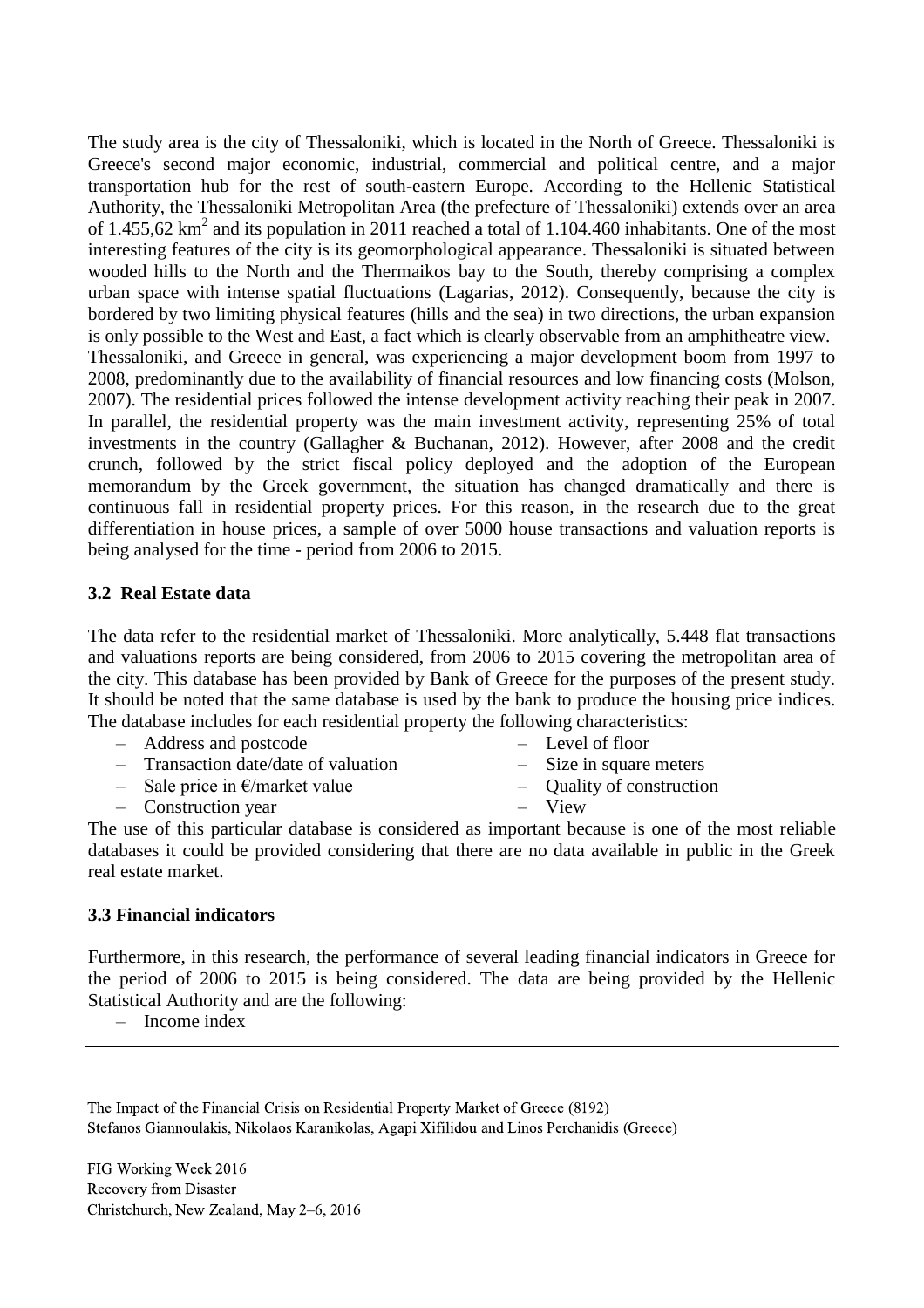- Unemployment Rate
- Gross Domestic Product (GDP)
- Consumer Price Index (CPI) (as a meter of inflation)
- Construction activity (Building Permits)

### **3.4 Variables**

According to the above database and determinants of housing prices which are presented in the literature review, 15 variables were created regarding the residential market of Thessaloniki: ten time factors indicating the year of transaction/appraisal of each property, five structure factors and five economic indicators. Variables are presented in detail, below in Table 2:

| Catego<br>ry      | <b>Variables</b>                          | <b>Measures</b>                                                                                   |  |  |  |  |  |
|-------------------|-------------------------------------------|---------------------------------------------------------------------------------------------------|--|--|--|--|--|
|                   | Y2006                                     | Dummy var with 1 indicating that properties were sold/valued in<br>2006, otherwise 0              |  |  |  |  |  |
|                   | Y2007                                     | Dummy var with 1 indicating that properties were sold/valued in<br>2007, otherwise 0              |  |  |  |  |  |
|                   | Y2008                                     | Dummy var with 1 indicating that properties were sold/valued in<br>2008, otherwise 0              |  |  |  |  |  |
|                   | Y2009                                     | Dummy var with 1 indicating that properties were sold/valued in<br>2009, otherwise 0              |  |  |  |  |  |
| Time factors      | Y2010                                     | Dummy var with 1 indicating that properties were sold/valued in<br>2010, otherwise 0              |  |  |  |  |  |
|                   | Y2011                                     | Dummy var with 1 indicating that properties were sold/valued in<br>2011, otherwise 0              |  |  |  |  |  |
|                   | Y2012                                     | Dummy var with 1 indicating that properties were sold/valued in<br>2012, otherwise 0              |  |  |  |  |  |
|                   | Y2013                                     | Dummy var with 1 indicating that properties were sold/valued in<br>2013, otherwise 0              |  |  |  |  |  |
|                   | Y2014                                     | Dummy var with 1 indicating that properties were sold/valued in<br>2014, otherwise 0              |  |  |  |  |  |
|                   | Y2015                                     | Dummy var with 1 indicating that properties were sold/valued in<br>2015, otherwise 0              |  |  |  |  |  |
|                   | Age                                       | The age of properties in years                                                                    |  |  |  |  |  |
| Structure factors | Floor                                     | The level of floor of each property which varies from -1 indicating a<br>basement apartment to 9. |  |  |  |  |  |
|                   | <b>Size</b>                               | The size of properties in sq. meters                                                              |  |  |  |  |  |
|                   | Quality of<br>constructi<br><sub>on</sub> | Dummy variable with 1 indicating that properties<br>have high quality construction, otherwise 0   |  |  |  |  |  |

The Impact of the Financial Crisis on Residential Property Market of Greece (8192) Stefanos Giannoulakis, Nikolaos Karanikolas, Agapi Xifilidou and Linos Perchanidis (Greece)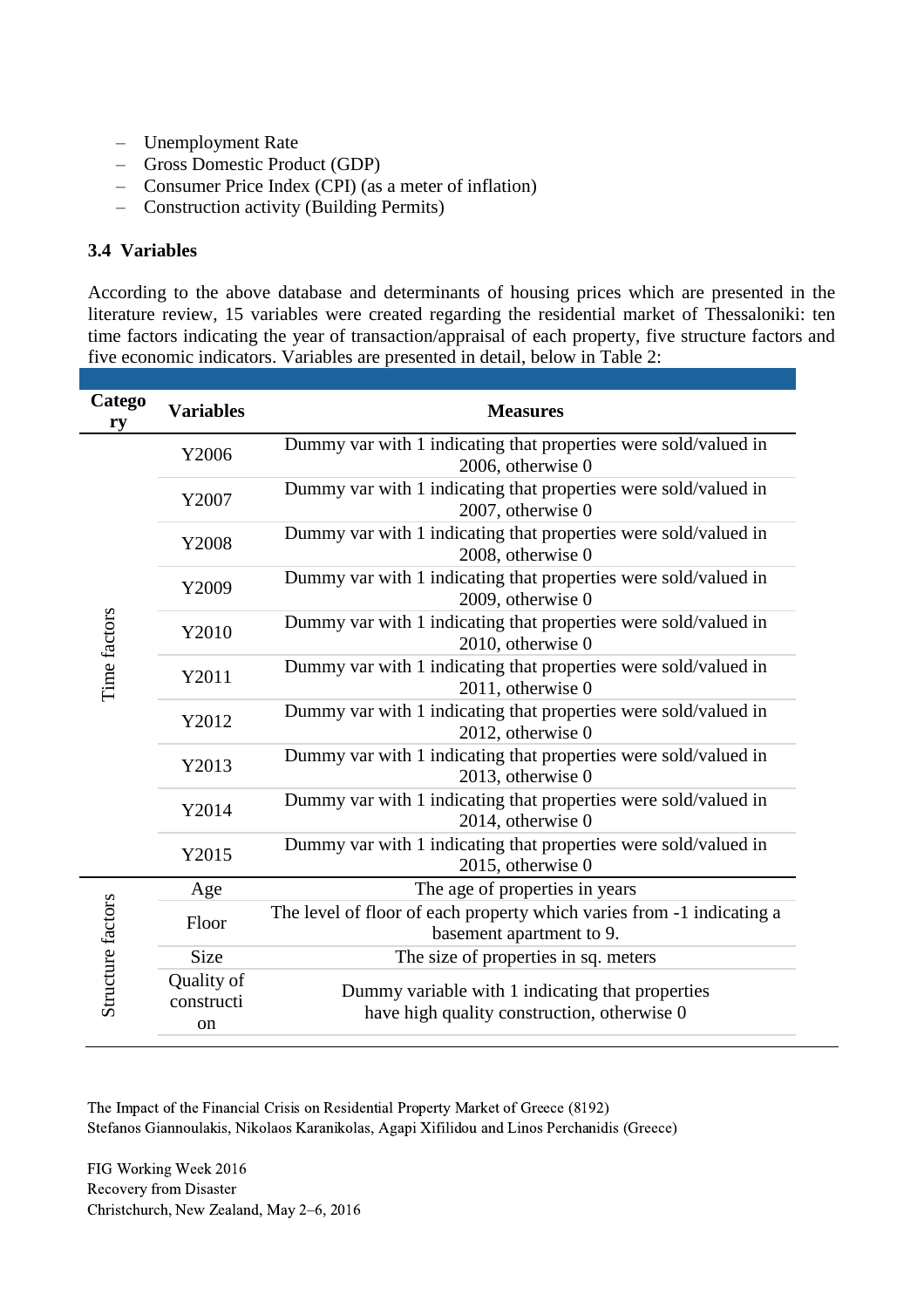| Income<br>index<br>Unemploy         | A quarterly index indicating the income in Greece from 2006 to 2015                                |
|-------------------------------------|----------------------------------------------------------------------------------------------------|
|                                     |                                                                                                    |
| -ment<br>Rate                       | A monthly percentage indicating the unemployment in Greece from<br>2006 to 2015                    |
| <b>GDP</b>                          | The Gross Domestic Product per year in billion Euros.                                              |
| Consumer<br>Price<br>Index<br>(CPI) | A quarterly index indicating the consumer price fluctuations for 2006<br>to 2015                   |
| Constructi<br>on activity           | A quarterly index indicating the buildings construction activity from<br>2006 to 2015              |
|                                     | Table $2\cdot$ The variables that were created regarding the residential market of Thessaloniki as |

*Table 2: The variables that were created regarding the residential market of Thessaloniki and included in the hedonic analysis.*

### **Building the model and hedonic simulation**

In order to interpret the housing prices in Thessaloniki and how they are influenced by the economic crisis we consider two log-linear models with dependent variable the price per square meter in both case. The first model regresses the dependent variable with the time factors and the structure factors. The second model regresses the dependent variable with the structure factors and the financial factors. The reason we employ two separate models is that when a model with all the above independent variables is considered the results are insufficient for interpreting the housing prices in Thessaloniki. The most important drawback for employing one model was the fact that time variables appear as insignificant. The two models solve the problems providing significant outcomes for the housing price evolution during the economic crisis and the influence of both structure and financial variables on housing prices as well.

Additionally, pure econometric hedonic models are considered ignoring for the spatial dependence in housing prices. In the related literature spatial hedonic models receive credits for their real estate price prediction in contrast to the econometric hedonic form. It is strongly argued that ignoring for the spatial effects (spatial dependence and spatial autocorrelation) results biased coefficients and reduce the model predictability (Orford, 2002; Orford, 2000; Liu, 2012; Can, 1990; Bourassa et al., 2007; Case et al., 2004). On the other hand, the present survey attempts mostly to interpret how the economic crisis has influenced the housing prices and an econometric model is considered as sufficient tool to extract the necessary results. Finally, a spatial model requires further research and deep understanding of the housing submarkets, issues which are beyond the interests of the present research paper.

Finally, it is important to mention that a sample size of 5448 flat transactions in Thessaloniki is considered. This sample derives form a large database with more than 16000 house transactions from 2006 to 2015. We reduce the database and construct a solid sample by extracting the

The Impact of the Financial Crisis on Residential Property Market of Greece (8192) Stefanos Giannoulakis, Nikolaos Karanikolas, Agapi Xifilidou and Linos Perchanidis (Greece)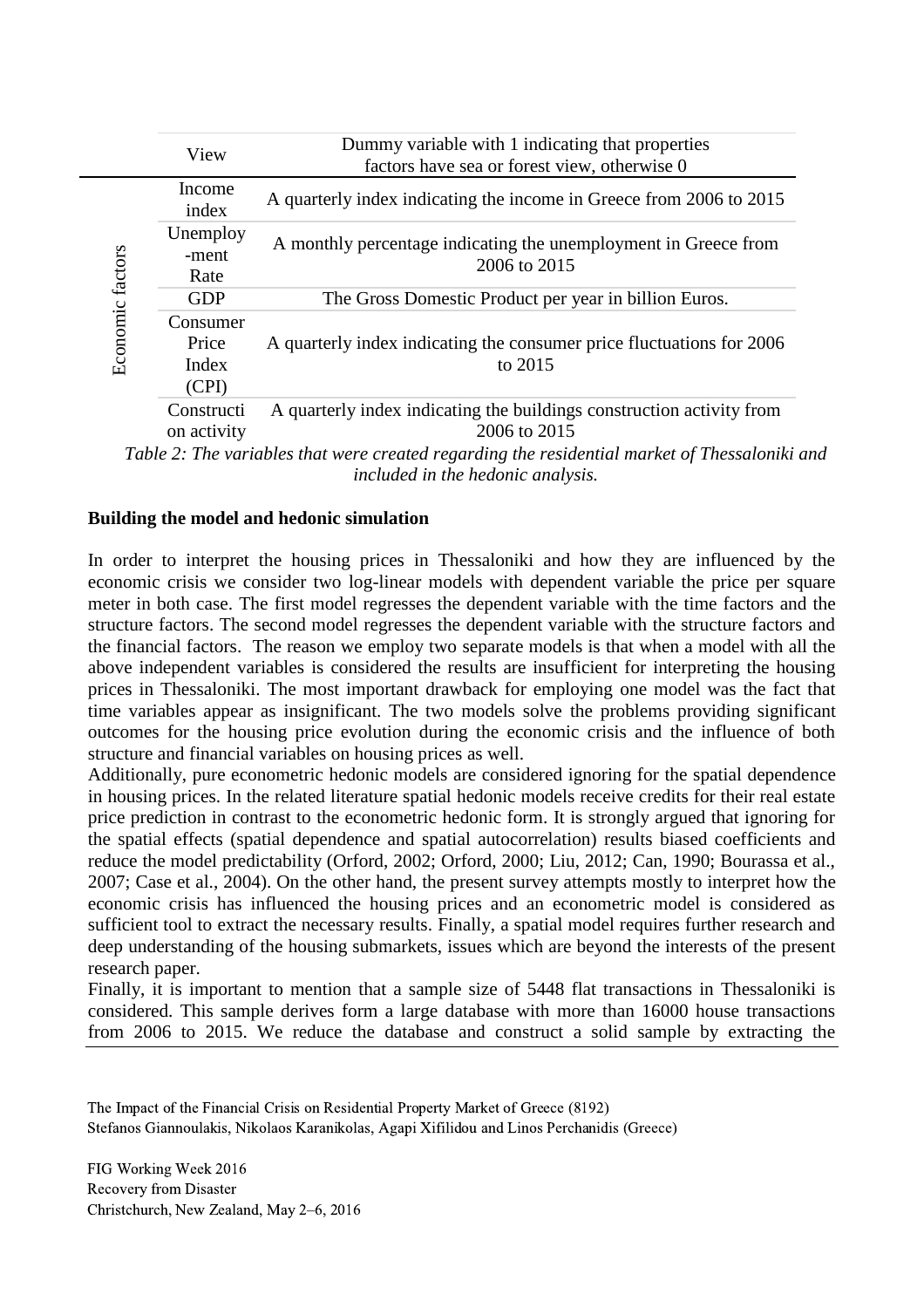peripheral areas of Thessaloniki and the outliers in order to avoid the abnormalities in housing prices and in consequence the abnormalities in the results.

### **4. RESULTS AND DISCUSSION**

### **4.1 The Time – Structure model**

The *first model* aims at highlighting the impact of certain structural characteristics of each property on its value and the impact of the economic crisis through a time scale of 10 years. The reference year is 2010, when the economic crisis started influencing real estate at a great scale. It must be mentioned that these years refer to both pre-crisis and recession years. The model is based on 5.448 real estate data throughout the city of Thessaloniki. The results of the first model are shown in Table 3.

| ${\bf R}^2$              | Adjusted $\mathbb{R}^2$               | <b>Residual</b> | df | <b>F</b> -statistic | <b>Durbin-Watson</b> |  |  |
|--------------------------|---------------------------------------|-----------------|----|---------------------|----------------------|--|--|
|                          |                                       | standard error  |    |                     | statistic            |  |  |
| 0.667                    | 1.847                                 |                 |    |                     |                      |  |  |
|                          |                                       |                 |    |                     |                      |  |  |
| Independent variable: 14 |                                       |                 |    |                     |                      |  |  |
|                          | Table 3: Summary of the linear model. |                 |    |                     |                      |  |  |

The  $R<sup>2</sup>$  indicates that more than half of the variation of the dependent variable can be explained by the variations of the independent variables. A percentage of 66.7% of the real estate values can be predicted by the model. The Adjusted  $R^2$  suggests that the predict power of the model is highly satisfactory. Considering the heterogeneous character of the market and the unprecedented Greek economic reality, the percentages are satisfactory. The F-statistic is 777.3 with a p-value almost 0, which means that the linear model provides significantly better property value prediction comparing to the mean value **(Field, Miles, & Field, 2012)**.

Table 4 presents the results of the model referring to each independent variable's impact on values. All the variables are statistically significant in 5% level of significance.

The Impact of the Financial Crisis on Residential Property Market of Greece (8192) Stefanos Giannoulakis, Nikolaos Karanikolas, Agapi Xifilidou and Linos Perchanidis (Greece)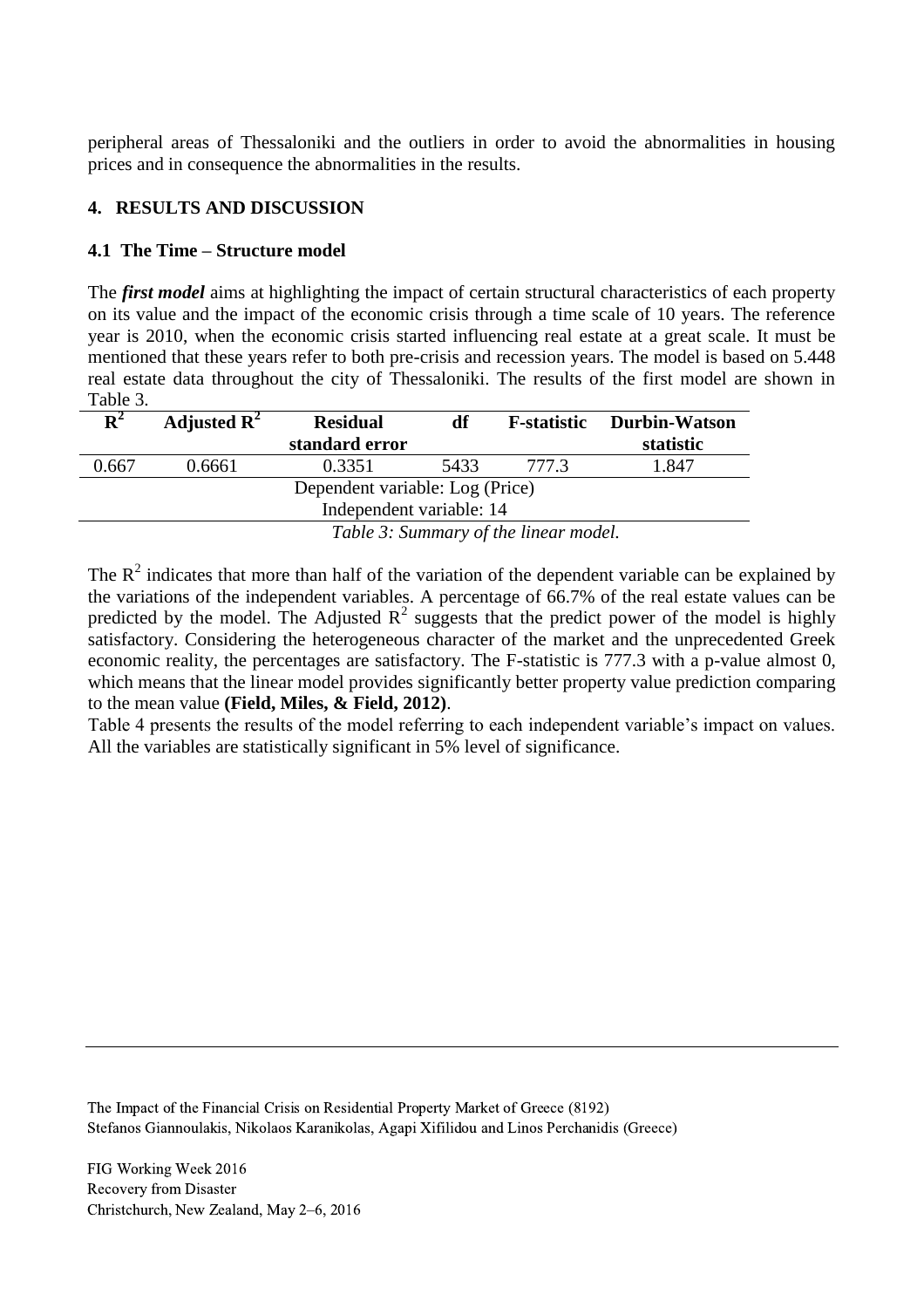| <b>Variables</b>         | <b>Unstandardized</b><br><b>Coefficients</b> |                   | <b>Standardised</b> | t-value   | p-value   | <b>Collinearity</b> |
|--------------------------|----------------------------------------------|-------------------|---------------------|-----------|-----------|---------------------|
|                          |                                              |                   | <b>Coefficients</b> |           |           | <b>Statistics</b>   |
|                          | B                                            | <b>Std. Error</b> | <b>Beta</b>         |           |           | <b>VIF</b>          |
| <b>Intercept</b>         | 10.81554                                     | 0.0207051         |                     | 522.363   | $< 2e-16$ |                     |
| <b>Time factors</b>      |                                              |                   |                     |           |           |                     |
| X2006                    | 0.200                                        | 0.022             | 0.084               | 9.258     | $<$ 2e-16 | 1.354               |
| X2007                    | 0.197                                        | 0.016             | 0.13                | 12.146    | $< 2e-16$ | 1.859               |
| X2008                    | 0.180                                        | 0.016             | 0.115               | 10.931    | $<$ 2e-16 | 1.802               |
| X2009                    | 0.095                                        | 0.016             | 0.061               | 5.838     | 5.60E-09  | 1.758               |
| X2011                    | $-0.150$                                     | 0.020             | $-0.069$            | $-7.479$  | 8.71E-14  | 1.406               |
| X2012                    | $-0.273$                                     | 0.021             | $-0.117$            | $-12.869$ | $< 2e-16$ | 1.351               |
| X2013                    | $-0.334$                                     | 0.020             | $-0.152$            | $-16.474$ | $< 2e-16$ | 1.397               |
| X2014                    | $-0.464$                                     | 0.023             | $-0.175$            | $-19.761$ | $< 2e-16$ | 1.281               |
| X2015                    | $-0.459$                                     | 0.043             | $-0.086$            | $-10.686$ | $< 2e-16$ | 1.069               |
| <b>Structure factors</b> |                                              |                   |                     |           |           |                     |
| Age                      | $-0.009$                                     | 0.000             | $-0.253$            | $-31.271$ | $< 2e-16$ | 1.064               |
| Floor                    | 0.048                                        | 0.003             | 0.15                | 18.756    | $< 2e-16$ | 1.046               |
| QofC                     | 0.092                                        | 0.025             | 0.03                | 3.626     | 0.000291  | 1.103               |
| <b>View</b>              | 0.078                                        | 0.031             | 0.02                | 2.534     | 0.011308  | 1.051               |
| <b>Size</b>              | 0.013                                        | 0.000             | 0.681               | 85.117    | $< 2e-16$ | 1.043               |
|                          |                                              |                   |                     |           |           |                     |
| $R^2$                    | 0.667                                        |                   |                     |           |           |                     |
| <b>Sample size</b>       | 5448                                         |                   |                     |           |           |                     |

*Table 4: Linear regression results.*

The B coefficient indicates the change of value if one of the independent variables change by a unit, assuming that all other variables remain stable.

As far as Time factors are concerned, they are all coded as dummy variables showing the change in values between 2010 and the year they are referred to. When economic crisis hit Greece in 2008, real estate values started dropping after two years. Real estate values had been increasing for almost a decade creating a housing bobble. Due to the fact that properties are inflation hedge equities and that they were the basic form of investment in Greece, they started experiencing a drop after 2010. This finding is validated by the results of the model. The years before 2010 have a positive sign, indicating an active real estate market. On the contrary, negative signs are observed in the years 2011-2015. The X2011 variable indicated that real estate values dropped by 15% compared to 2010, keeping all other variable constant. This drop continued and intensified, leading to percentages of 27.3%, 33.4%, 46.4% and 45.9% in 2012,2013,2014 and 2015, all compared to 2010. The results of the model give the opportunity to identify any value changes through the years in Greece.

Structure factors provide very interesting results as well. Surprisingly, the most influential variable is the quality of construction (QofC). If a property is constructed well with good quality materials and layout, it is valued 9.2% higher than others with lower quality of construction. Potential buyers are willing to pay more for a high quality construction house. Furthermore, traditionally, high quality houses are located in high quality areas attracting the interest of high household income buyers.

The Impact of the Financial Crisis on Residential Property Market of Greece (8192) Stefanos Giannoulakis, Nikolaos Karanikolas, Agapi Xifilidou and Linos Perchanidis (Greece)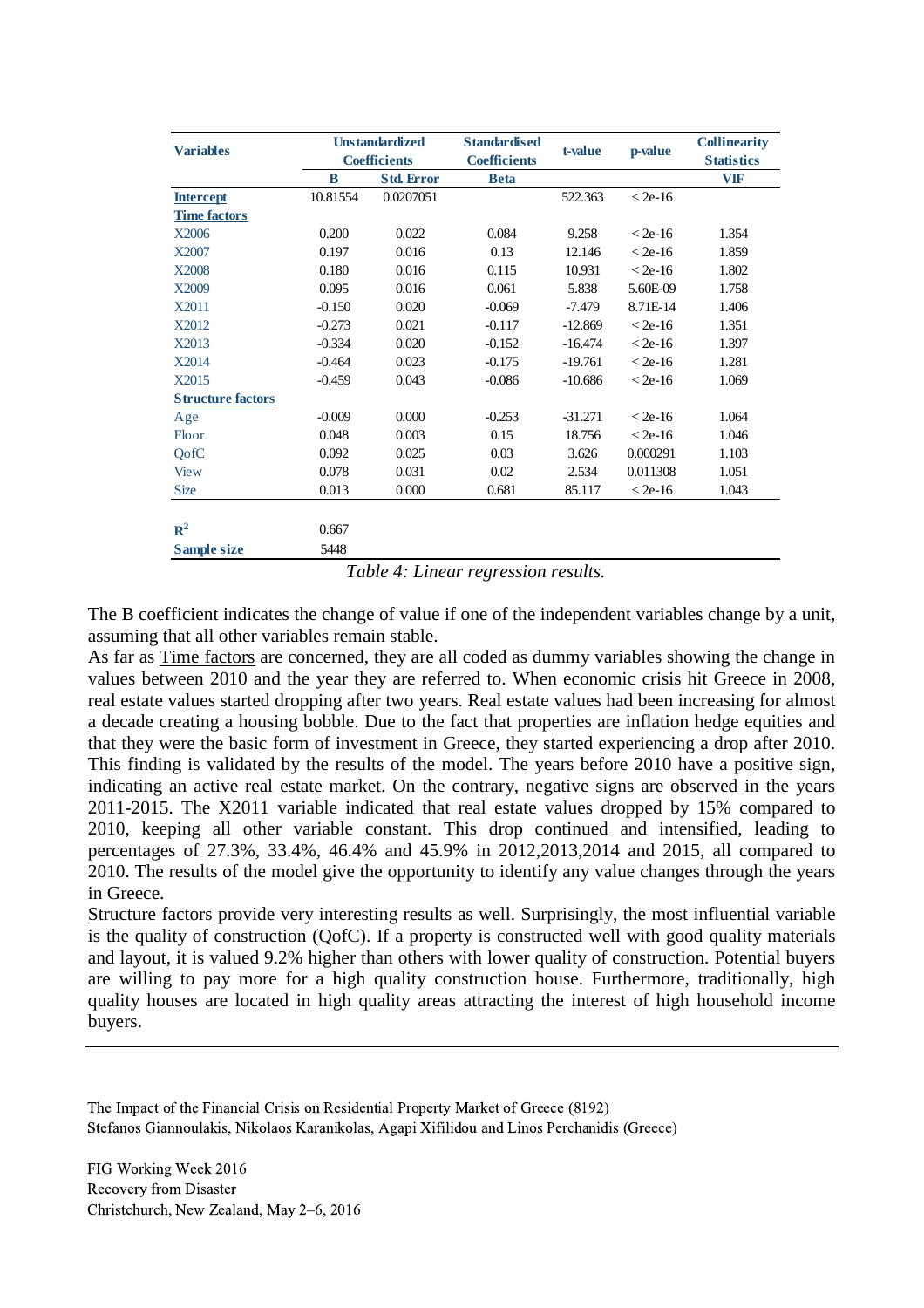The floor level of the properties is the second most influential factor. The results indicate that by increasing the floor level by one, values increase by 4.8%. Higher floor levels appear to be more attractive to buyers or tenants, a result which is closely related to the importance of the location factor of the view, which will be analyzed afterwards.

The size of the property, also, plays an important role in the determination of its value. It is very interesting that if the size of the property increases by a unit, then the value increases by 1.3%. This finding highlights the importance of the size of the property to its value and to the byers' preferences.

The age of the building appears to have negative effect on the value. In other words, each year of age decreases the value by 0.9%. The result is logically interpreted, as older buildings require more maintenance expenditures than relatively new buildings and in most cases have lower quality.

Lastly, the view variable indicates the difference in housing prices between properties which enjoy a sea, forest or any other view with those which have not. The results show that houses with view have 7.8% higher prices than houses which have no view. The important of this locational factor in Thessaloniki is clearly shown by the results. This importance is explained by the special landscape between the sea and forest of the city. But, apart from any characteristics of the city, the sunny weather in Greece and the fact that the most of the buildings have balconies as a necessary structural attribute, reinforces the general perspective that a house with view has a very important and valuable benefit.

It is crucial to verify the appropriateness of certain hypothesis on which the hedonic model is based on.

### 4.1.1 Validation of the model

#### Independence test

Durbin-Watson indicator identifies if there is any kind of correlation (positive, negative) between the variables. If the indicator is within the limits of 1.5-2.5, then variables are independent (Harrel, 2002). In this case, Durbin-Watson indicator equals1.847, and, therefore, no problem is observed. Residuals' normality test

Outliers can have a very negative effect on hedonic results. Moreover, the residuals should approximately reach normality. Figures 2 and 3, which include the standardized residuals, are very satisfactory and prove that there is no problem in the stability or accuracy of the model.

The Impact of the Financial Crisis on Residential Property Market of Greece (8192) Stefanos Giannoulakis, Nikolaos Karanikolas, Agapi Xifilidou and Linos Perchanidis (Greece)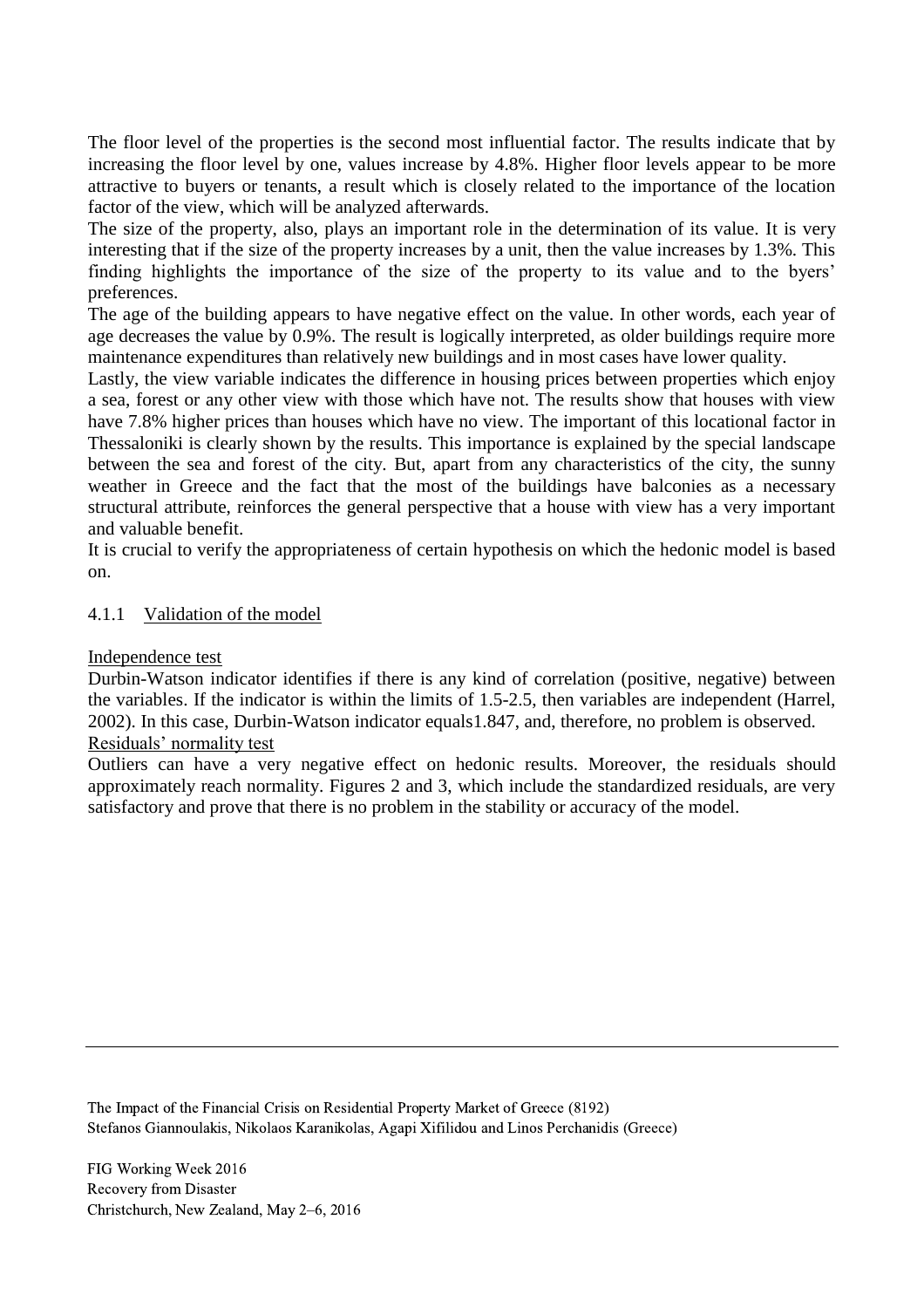

*Figure 2: Histogram of Residuals. Figure 3: Q-Q plot.*

Linearity test

Both charts ate sufficient for the validation of the linearity test. No problem is observed.

# Collinearity test

Collinearity is tested through the VIF factor and the Tolerance factor. After checking the Tolerance factor which is below 1 for all variables, the VIF factor validates that no problem of collinearity is observed. VIF must not exceed the value of 10 for any variable **(Luchters & Chakrabarty, 2006)**. In this case, no problem of collinearity or multicollinearity is documented.

# **4.2 The Economic – Structure model**

The *second model* includes economic variables and some structural variables of the property. The economic variables are the income, the unemployment, the GDP, the inflation and the construction activity. Economic crisis has massively influenced all these variables, which, in turn, place a major impact on the real estate values. This is the main reason for which those variables are chosen. These variables date to both pre-crisis (2006-2008) and recession years (2009-2015), so that the impact of the crisis can be clearly highlighted. The model is based on 5.448 real estate data throughout the city of Thessaloniki. The results of the model are shown below in Table 5:

| $\mathbf{R}^2$                                     | Adjusted $\mathbf{R}^2$ | <b>Residual</b> | df | <b>F-statistic</b> | <b>Durbin-Watson</b> |  |  |
|----------------------------------------------------|-------------------------|-----------------|----|--------------------|----------------------|--|--|
|                                                    |                         | standard error  |    |                    | statistic            |  |  |
| 5439<br>1.859<br>1350<br>0.336<br>0.6651<br>0.6645 |                         |                 |    |                    |                      |  |  |
| Dependent variable: Log (Price)                    |                         |                 |    |                    |                      |  |  |
| Independent variables: 8                           |                         |                 |    |                    |                      |  |  |

*Table 5: Summary of the linear model.*

The Impact of the Financial Crisis on Residential Property Market of Greece (8192) Stefanos Giannoulakis, Nikolaos Karanikolas, Agapi Xifilidou and Linos Perchanidis (Greece)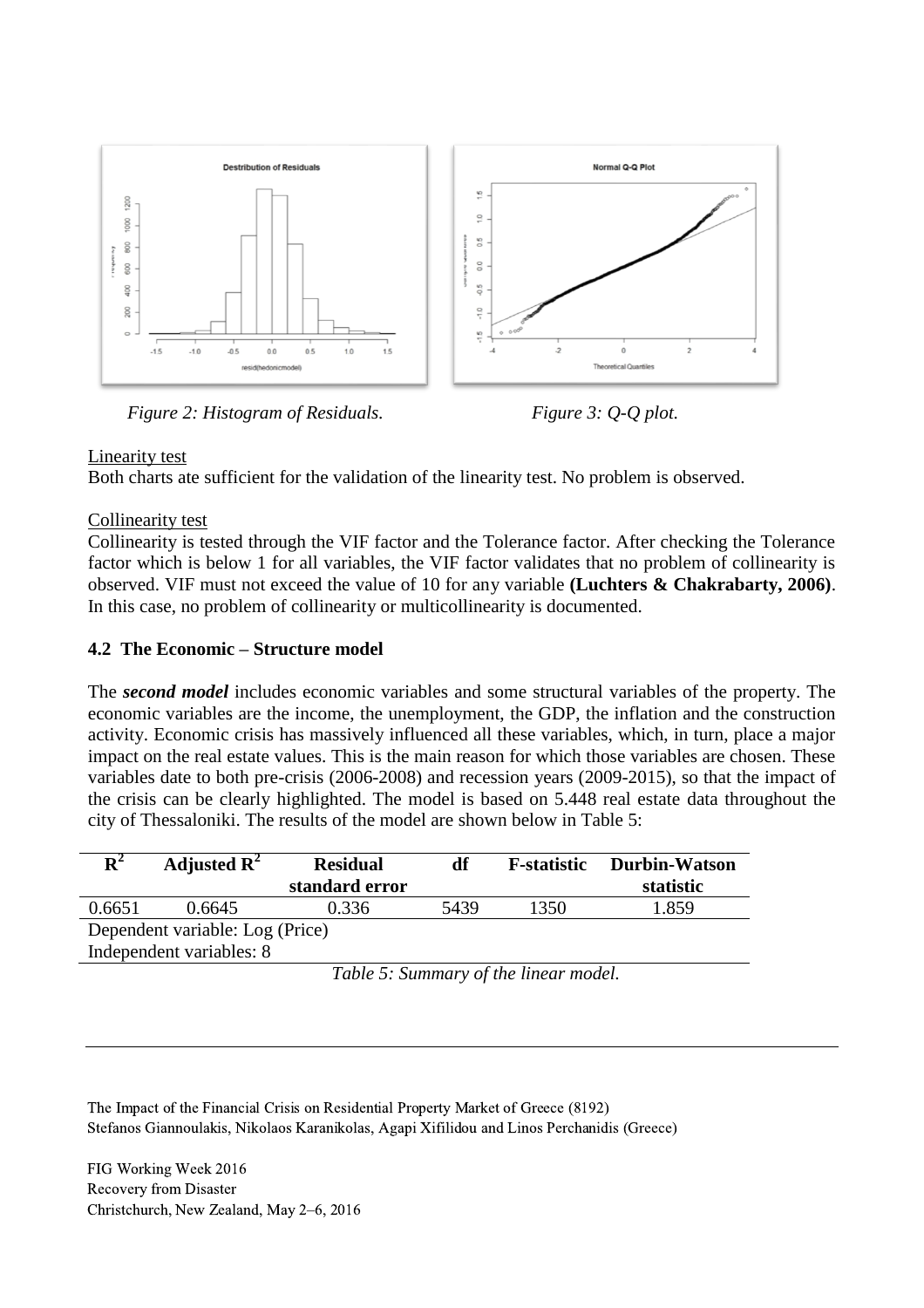All coefficients are proven very satisfactory for the model. More specifically, the  $R^2$  proves that more than 66% of real estate values can be interpreted by the model. Additionally, the Adjusted  $R^2$ indicates that the predictive power of the model is 66.45%. This percentage is highly satisfactory for specific reasons. Apart from the heterogeneity of the market, Greece is facing a very difficult and uncertain economic reality. This special uncertainty of the economy creates an unstable background with the economic indicators being changed very often. The F-statistic is 1.080 with a p-value almost 0, which means that the linear model is preferred for its accuracy for the prediction of property values compared to the mean value.

Table 6 describes the results of the model and the variables that entered and remained in the model for the prediction of property values. The level of significance equals 5% for all variables.

| <b>Variables</b>         | <b>Unstandardized Coefficients</b> |                   | <b>Standardised</b><br><b>Coefficients</b> | t-value   | <i>p</i> -value | <b>Collinearity</b><br><b>Statistics</b> |
|--------------------------|------------------------------------|-------------------|--------------------------------------------|-----------|-----------------|------------------------------------------|
|                          | B                                  | <b>Std. Error</b> | <b>Beta</b>                                |           |                 | <b>VIF</b>                               |
| <b>Intercept</b>         | 11.398                             | 0.183             |                                            | 62.397    | $< 2e-16$       |                                          |
| <b>Structure factors</b> |                                    |                   |                                            |           |                 |                                          |
| Age                      | $-0.009$                           | 0.000             | $-0.251$                                   | $-31.033$ | $<$ 2e-16       | 1.06                                     |
| Floor                    | 0.047                              | 0.003             | 0.149                                      | 18.653    | $<$ 2e-16       | 1.034                                    |
| QofC                     | 0.096                              | 0.025             | 0.031                                      | 3.807     | 0.000           | 1.1                                      |
| <b>View</b>              | 0.083                              | 0.031             | 0.021                                      | 2.679     | 0.007           | 1.049                                    |
| <b>Size</b>              | 0.013                              | 0.000             | 0.677                                      | 84.714    | $<$ 2e-16       | 1.038                                    |
| <b>Financial factors</b> |                                    |                   |                                            |           |                 |                                          |
| Unemployment             | $-0.021$                           | 0.001             | $-0.254$                                   | $-14.524$ | $<$ 2e-16       | 4.973                                    |
| <b>CPI</b>               | $-0.004$                           | 0.002             | $-0.0356$                                  | $-2.190$  | 0.029           | 4.288                                    |
| Construction activity    | 0.001                              | 0.000             | 0.084                                      | 4.157     | 0.000           | 6.62                                     |
|                          |                                    |                   |                                            |           |                 |                                          |
| $R^2$                    | 0.664                              |                   |                                            |           |                 |                                          |
| <b>Sample size</b>       | 5448.000                           |                   |                                            |           |                 |                                          |

*Table 6: Linear regression results.*

The B coefficient indicates the change of value if one of the independent variables change by a unit, assuming that all other variables remain stable.

As mentioned before, Economic factors provide a clear insight on how the economic crisis influences the real estate market. Starting with the most influential factor, unemployment has influenced values at the greater scale. Unfortunately, unemployment is the major problem of Greece, as more than 25% of Greeks are unemployed, a percentage that is much higher for the young ages. This fact has led to byers' inability to acquire a property, minimizing the demand and, in consequence, decreasing values. In the model, as unemployment rises, values drop by 2.1%. Inflation plays an important role in the determination of values, as well. As inflation rises, real estate values drop by 0.483%. A rise in inflation leads to a rise in prices of all goods. In combination with the decrease in the income, the purchasing power of Greeks decreases even more.

The Impact of the Financial Crisis on Residential Property Market of Greece (8192) Stefanos Giannoulakis, Nikolaos Karanikolas, Agapi Xifilidou and Linos Perchanidis (Greece)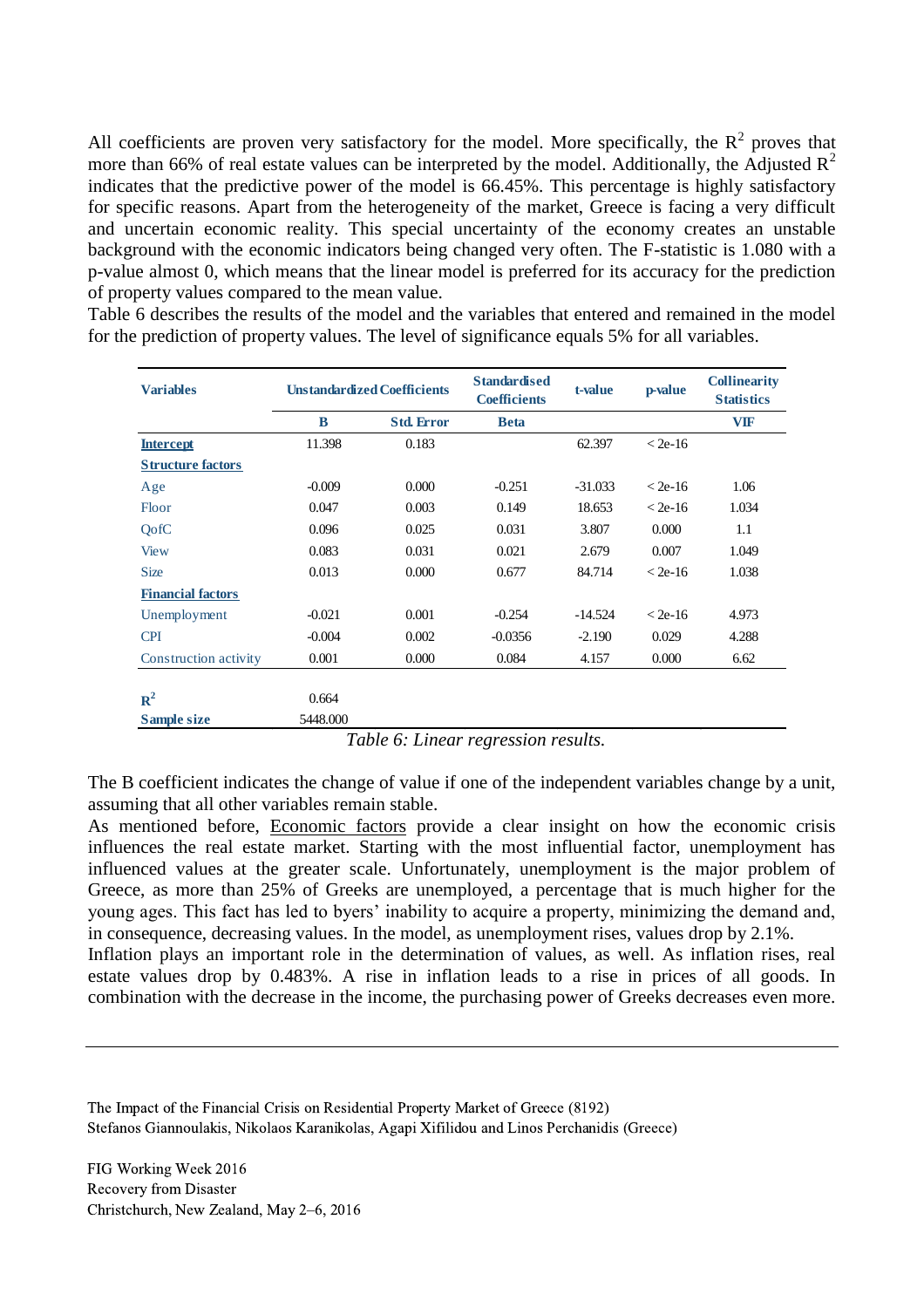Afterwards, this decrease leads to a decrease in demand and ability to buy, which, lastly, influenced real estate values negatively.

As far as the construction activity is concerned, it is expected that values increase as the construction activity increases. In this case, its effect on values is very small (0.0599%). The construction activity continued to be intense even in the first years of recession. The great drop started after 2012 resulting in a total inactivity after 2015.

Taking all factors into account, it is clear that the real estate market has entered a vicious circle which can only be altered by a long and stable economic growth, a fact that unfortunately is a not existing scenario for the present economic situation of Greece.

It must be noted that from the five financial variables mentioned above the three are finally entered into the model. The reason is that the model with all the financial factors indicating strong multicollinearity among the variables. This fact stems from the economic crisis and the nature of the variables. To be more specific, inside the years of the economic crisis the GDP, the income and the construction activity fall. On the other hand, the unemployment rate rises. These movements are analogical indicating high negative or positive correlation reaching 95%. For that reason the appearance of multicollinearity is inevitable a fact which invalidates the initial model. Consequently, the GDP and the income index variable are excluded from the model.

All structural factors appear to have the same behavior as the previous model. Therefore, they will not be analyzed thoroughly again.

As in the previous model, certain tests must be checked in order to verify the stability and suitability of the model.

### 4.2.1 Validation of the model

### Independence test

The key in identifying whether there is any kind of correlation between variable is Durbin-Watson indicator. In the second model, the indicator reaches 1.859, a value that is within the safety limits. Therefore, the model passes the independence test successfully.

#### Residuals' normality test

After checking for outliers, the residuals must approximately be close to normality. This is verified by Figures 4 and 5, which include the standardized residuals. They are both very satisfactory and prove that there is no problem in the stability or accuracy of the model, due to residuals' normality issues.

The Impact of the Financial Crisis on Residential Property Market of Greece (8192) Stefanos Giannoulakis, Nikolaos Karanikolas, Agapi Xifilidou and Linos Perchanidis (Greece)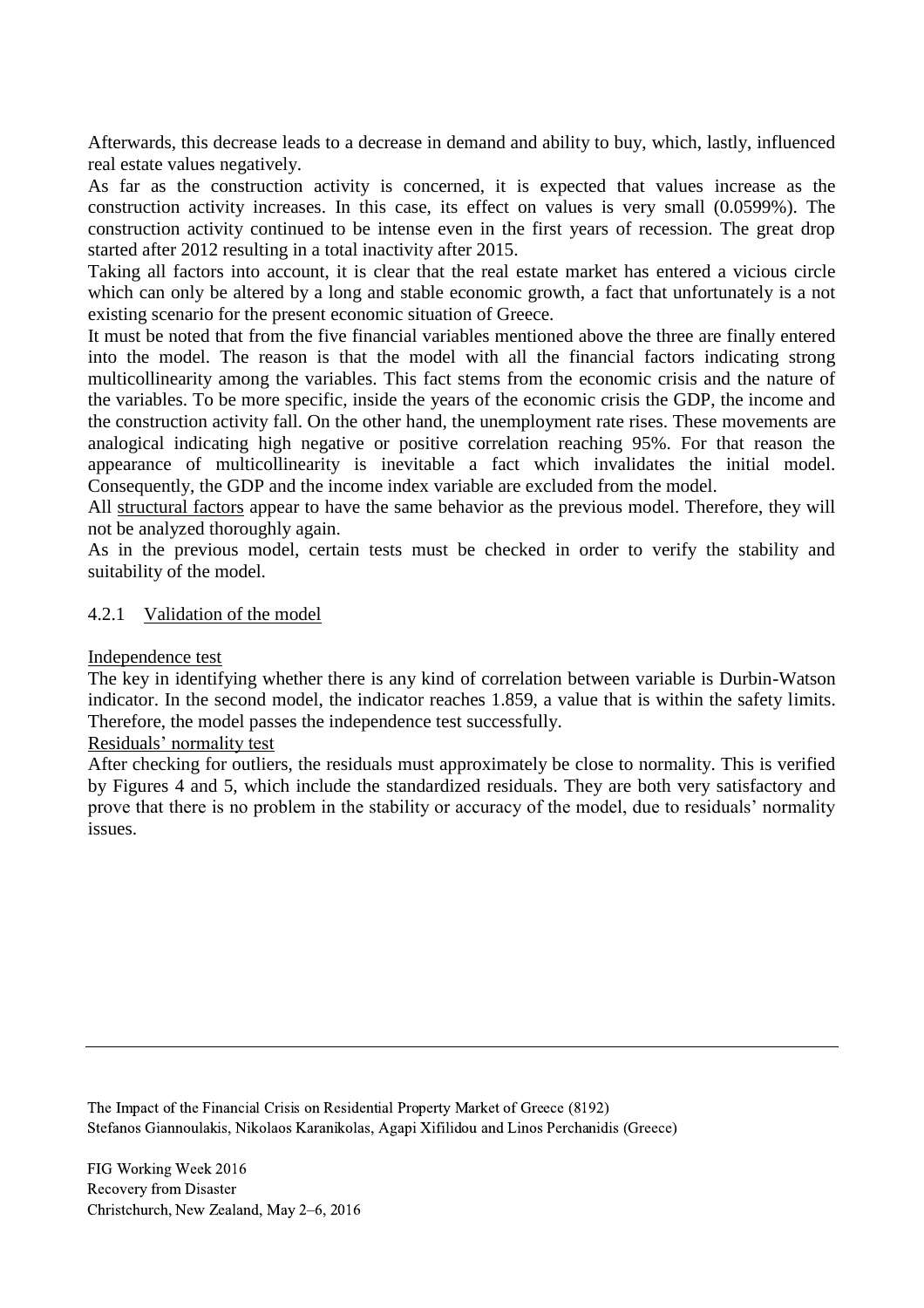

*Figure 4: Histogram of Residuals. Figure 5: Q-Q plot.*

# Linearity test

Both charts ate sufficient for the validation of the linearity test. In this model, no problem of linearity is documented.

# Collinearity test

VIF factor and Tolerance factor are the main indicators that are used for the identification of collinearity. After checking the Tolerance factor which is below 1 for all variables, the VIF factor validates that no problem of collinearity is observed. Also, all VIF factors for all the independent variables are lower than 10. Therefore, to sum up the results of both factors, there is no problem of collinearity or multicollinearity in the second model as well.

### **5. Conclusion and future work**

The present research paper attempts to investigate the behavior and the determinants of housing prices of Thessaloniki inside the economic crisis which has severely influenced the Real Estate market. The results provide us with significant outcomes about the movement of the housing prices inside the economic crisis and the influence of several structure and financial factors on them. For the purpose of the research two hedonic model are constructed: one with time and structure factors in order to indicate the housing price movement and one with structure and financial factors in order to indicate the influence of the subject variables in housing prices.

The results of the first model indicate that before 2009, the housing prices in Thessaloniki show a moderate stability. The global economic crisis is apparent but the dramatic drop in the housing prices started from the 2010 which is the starting year of the Greek debt crisis. The housing prices has lost almost half of their values from 2010 to 2015 and the latest forecasts show that they will keep dropping. Additionally, structure factors as age, size, floor, quality of construction and view appear as significant and influential for the housing price.

The second model confirms the significance of the structure factors and proves that financial factors as unemployment, construction activity and CPI are important as well. The most important outcome of the second model is that the Greek debt crisis created a chaotic Real estate environment. The

The Impact of the Financial Crisis on Residential Property Market of Greece (8192) Stefanos Giannoulakis, Nikolaos Karanikolas, Agapi Xifilidou and Linos Perchanidis (Greece)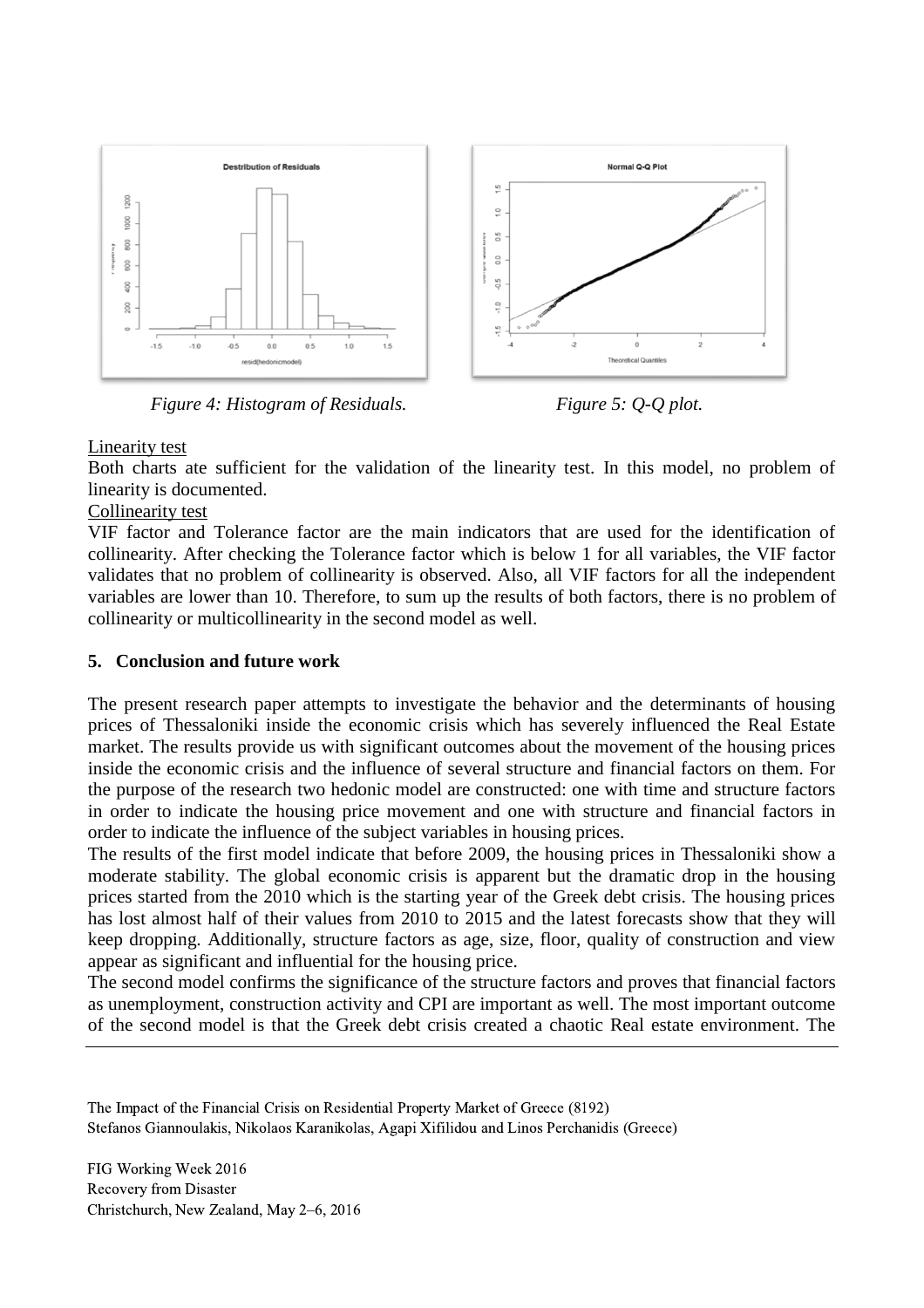financial factors are, in some cases, almost perfect linear, a fact which makes them inappropriate for interpretation using a hedonic model. For that reason factors such as unemployment, income and GDP are impossible to be explained together.

The above results indicate that inside the economic crisis the Real Estate market presents abnormalities and it should be treated accordingly. Consequently, further research is required and a more sophisticated model should be employed in order to deal with the housing prices inside an economic crisis and their particular financial determinants.

### **REFERENCES**

Aizenman, J., & Jinjarak, Y. (2014). Real estate valuation, current account and credit growth patterns, before and after the 2008–9 crisis. *Journal of International Money and Finance*, 48(B): 249-270.

Akantziliotou, C., Vlachostergiou , V., & Mitrakos, T. (2013). Current developments and prospects of the Greek property market. *8th RED Business Forum, Return of Investment- Urban codes of Tomorrow* (p. On line). Athens: Bank of Greece.

Akantziliotou, C., Vlachostergiou , V., & Mitrakos, T. (2013). Current developments and prospects of the Greek property market. *8th RED Business Forum, Return of Investment- Urban Codes of Tomorrow* (p. On line). Athens: Bank of Greece.

Bartik, T. (1987). The Estimation of Demand Parameters in Hedonic Price Models. *journal of Political Economy*, 81-88.

Boes, S., Nüesch, S., & Wüthrich, K. (2015). Hedonic valuation of the perceived risks of nuclear power plants. *Economics Letters*, 133: 109-111.

Chin, T., & Chau, K. (2003). A Critical Review of Literature on the Hedonic Price Model. *International Journal for Housing Science and Its Applications*, 27(2): 145-165.

Colwell , P., & Dilmore, G. (1999). Who was first? an Examination of an early hedonic study. *Land Economics*, 75(4): 620-626.

Field, A., Miles, J., & Field, Z. (2012). *Discovering Statistics Using R (1st Edition).* London: SAGE Publications Ltd.

Harrel, F. (2002). *Regression modeling strategies: With applications to linear models, logistic regression and survival analysis.* New York: Springer.

Hite, D., Chern, W., Hitzhusen, F., & Randall, A. (2001). Property- Value impacts of an environmental disamenity: The case of landfills. *Journal of Real Etate Fianance and Economics*, 22(2&3): 185-202.

Kang, H.-H., & Liu, S.-B. (2014). The impact of the 2008 financial crisis on housing prices in China and Taiwan: A quantile regression analysis. *Economic Modelling*, 42: 356-362.

Koluva - Maxaira, F., & Bora - Senta, E. (1995). *Statistic - Theory and applications.* Thessaloniki: Ziti.

Latinopoulos, P. (2010). *Economics of natural resources and the environment.* Thessaloniki: MSc Protection of the environment and sustainable development - AUTh.

Luchters, G., & Chakrabarty, S. (2006). *Multicollinearity Detection.* Kumargaon: Shahjalal University of Science and Technology.

The Impact of the Financial Crisis on Residential Property Market of Greece (8192) Stefanos Giannoulakis, Nikolaos Karanikolas, Agapi Xifilidou and Linos Perchanidis (Greece)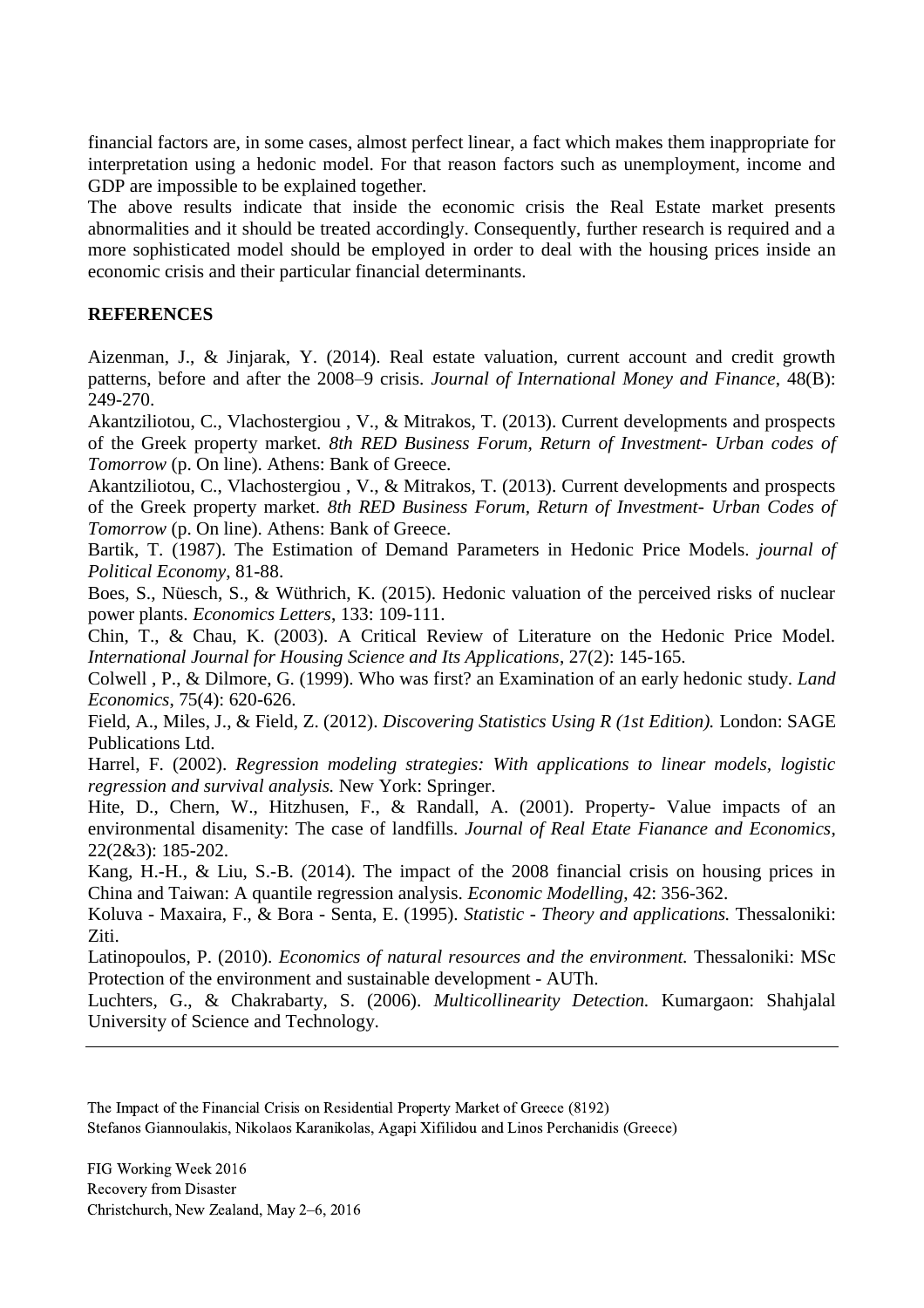Lux , M., & Sunega , P. (2013). Impact of the economic crisis on house prices in the Czech Republic measured on hedonic price index on bank data. *Narodowy Bank Polski Workshop: Recent trends in the real estate market and its analysis* (pp. 173-201). Warsaw: National Bank of Poland, Economic Institute.

Mohd Noor, N., Asmani, M., & Abdullah, A. (2015). Sustainable Urban Regeneration: GIS and Hedonic Pricing Method in Determining the Value of Green Space in Housing Area. *Procedia - Social and Behavioral Sciences*, 170: 669-679.

Navarro-García, J., & Madrid-Guijarro, A. (2015). Real economic activity and accounting information in Spanish construction and real estate firms. *Revista de Contabilidad*, In Press.

Nclovc, M. (1995). Hedonic price functions and the measurement of preferences: The case of Swedish wine consumers. *European Economic Review*, 1967-1716.

Renigier-Bilozor, M., & Wisniewski, R. (2012). The impact of macroeconomic factors on residential property prices indices in Europe. *The Central Europeam Journal of Social Sciences and Humanities*, 12(2): 103-125.

Wang, S.-G., Tse, S.-K., & Chow, S.-C. (1990). On the measures of multicollinearity in least squares regression. *Statistics & Probability Letters*, 9(4): 347-355.

Xifilidou, A., Vagiona, D., & Karanikolas, N. (2013). Estimating the willingness to pay of Thessaloniki's residents for the increase of the green spaces and exploring its effects to the real estate values. *CEMEPE*, (p. On line). Mykonos.

#### **BIOGRAPHICAL NOTES**

**Stefanos Giannoulakis** is a PhD Candidate on Real Estate analysis in the School of Rural and Surveying Engineering (R&SE), Faculty of Engineering (FE) of the Aristotle University of Thessaloniki (AUTh), Greece. He graduated from School of Rural and Surveying Engineering, AUTh, (2008) and received an MSc on Cadastre & Spatial Analysis, AUTh (2009). Meanwhile, he is finishing his second MSc on Real Estate Investment and Finance of Herriot Watt University in Edinburgh, Scotland (UK). He has attended numerous conferences and has published multiple articles in proceedings and journals and he has participated in various research programs in Geoinformatics and Real estate management. Moreover, he is a trainee member (chartered valuation surveyor via assessment of professional competence) of Royal Institution of Chartered Surveyors (RICS).

**Dr. Nicolas Karanikolas** is an Assistant Professor in the School of Spatial Planning and Development Engineering, Faculty of Engineering, Aristotle University of Thessaloniki. His research interest focuses mainly on Cartography & Geography, GIS, and Real Estate Valuation. He has published 3 books, more than 80 papers in international and national journals and conferences, has participated in more than 15 research projects funded by EU and national sources, 2 as supervisor of the project and participated in more than 60 national and international conferences.

**Agapi Xifilidou** is a PhD Candidate on Real estate analysis in the School of Rural and Surveying Engineering in Aristotle University of Thessaloniki, Greece. She graduated from School of Spatial Planning and Development (Eng.), AUTh (2010) and received an MSc on Environmental Protection and Sustainable Development, AUTh (2011). Meanwhile, she finished her second MSc on Real Estate Investment and Finance of Herriot-Watt University in Edinburgh, Scotland. She has attended

The Impact of the Financial Crisis on Residential Property Market of Greece (8192) Stefanos Giannoulakis, Nikolaos Karanikolas, Agapi Xifilidou and Linos Perchanidis (Greece)